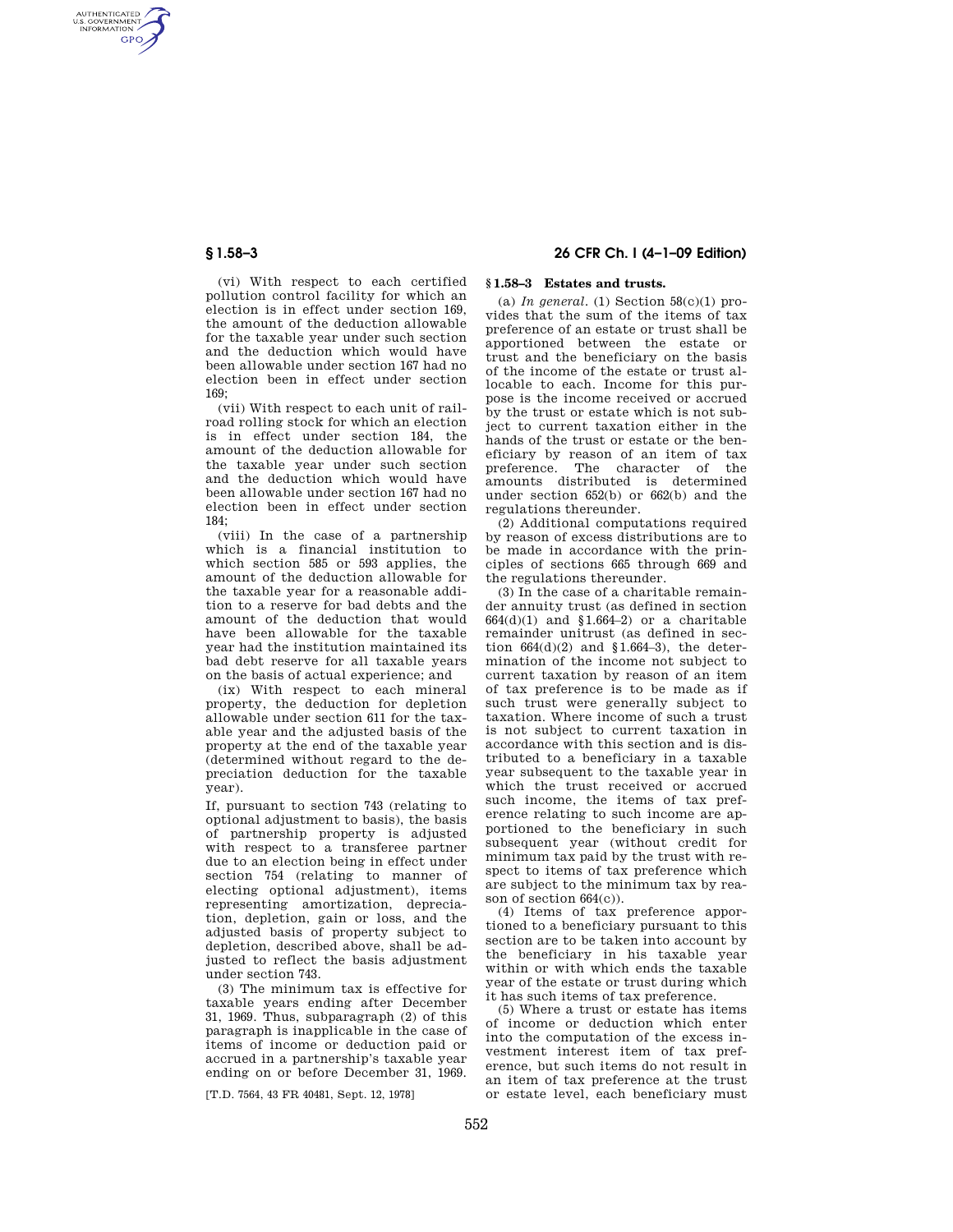## **Internal Revenue Service, Treasury § 1.58–3**

take into account, in computing his excess investment interest, the portion of such items distributed to him. The determination of the portion of such items distributed to each beneficiary is made in accordance with the character rules of section 652(b) or 662(b) and the regulations thereunder.

(6) Where, pursuant to subpart E of part 1 of subchapter J (sections 671) through 678), the grantor of a trust or another person is treated as the owner of any portion of the trust, there shall be included in computing the items of tax preference of such person those items of income, deductions, and credits against tax of the trust which are attributable to that portion of the trust to the extent such items are taken into account under section 671 and the regulations thereunder. Any remaining portion of the trust is subject to the provisions of this section.

(b) *Examples.* The principles of this section may be illustrated by the following examples in each of which it is assumed that none of the distributions are accumulation distributions (see sections 665 through 669 and the regulations thereunder):

*Example 1.* Trust A, with one income beneficiary, has the following items of income and deduction without regard to the deduction for distributions:

Income:

| псоше:                              |           |
|-------------------------------------|-----------|
|                                     | \$200,000 |
|                                     | 20,000    |
|                                     | 220,000   |
| Deductions:                         |           |
| Business deductions (nonpreference) | 100,000   |
| Investment interest expense         | 80,000    |
|                                     | 180,000   |

Based on the above figures, the trust has \$100,000 of taxable income without regard to items which enter into the computation of excess investment interest and the deduction for distributions. The trust also has \$60,000 of excess investment interests, resulting in \$40,000 of distributable net income. Thus, \$60,000 of the \$100,000 of noninvestment income is not subject to current taxation by reason of the excess investment interest.

(*a*) If \$40,000 is distributed to the beneficiary, the beneficiary will normally be subject to tax on the full amount received and the ''sheltered'' portion of the income will remain at the trust level. Thus, none of the excess investment interest item of tax preference is apportioned to the beneficiary.

(*b*) If the beneficiary receives \$65,000 from the trust, the beneficiary is still subject to tax on only \$40,000 (the amount of the distributable net income) and thus, is considered to have received \$25,000 of business income "sheltered" by excess investment interest. Thus, \$25,000 of the \$60,000 of excess investment interest of the trust is apportioned to the beneficiary.

*Example 2.* Trust B has \$150,000 of net section 1201 gain.

(*a*) If none of the gain is distributed to the beneficiaries, none of the capital gains item of tax preference is apportioned to the beneficiaries.

(*b*) If all or a part of the gain is distributed to the beneficiaries, a proportionate part of the capital gains item of tax preference is apportioned to the beneficiaries. If any of the beneficiaries are corporations the capital gains item of tax preference is adjusted in the hands of the corporations as provided in §1.58–2(a).

*Example 3.* Trust C has taxable income of \$200,000 computed without regard to depreciation on section 1250 property and the de-duction for distributions. The depreciation on section 1250 property held by the trust is \$160,000. The trust instrument provides for income to be retained by the trust in an amount equal to the depreciation on the property determined under the straight line method (which method has been used for this purpose for the entire period the trust has held the property) which, in this case is equal to \$100,000. The \$60,000 excess of the accelerated depreciation of \$160,000 over the straight line amount which would have resulted had the property been depreciated under that method for the entire period for which the trust has held the property is an item of tax preference pursuant to section 57(a)(2). Of the remaining \$100,000 of net income of the trust (after the reserve for depreciation), 80 percent is distributed to the beneficiaries. Pursuant to sections 167(h) and  $642(e)$ , 80 percent of the remaining  $$60,000$  of depreciation deduction (or \$48,000) is taken as a deduction directly by the beneficiaries and ''shelters'' the income received by the beneficiaries. Thus, the full \$48,000 deduction taken by the beneficiaries is ''excess accelerated depreciation'' on section 1250 property and is an item of tax preference in the hands of the beneficiaries. None of the remaining \$12,000 of "excess accelerated depreciation" is apportioned to the beneficiaries since this amount ''shelters'' income retained at the trust level.

*Example 4.* G creates a trust the ordinary income of which is payable to his adult son. Ten years from the date of the transfer, corpus is to revert to G. G retains no other right or power which would cause him to be treated as an owner under subpart E of part 1 of subchapter J (section 671 and following). Under the terms of the trust instrument and